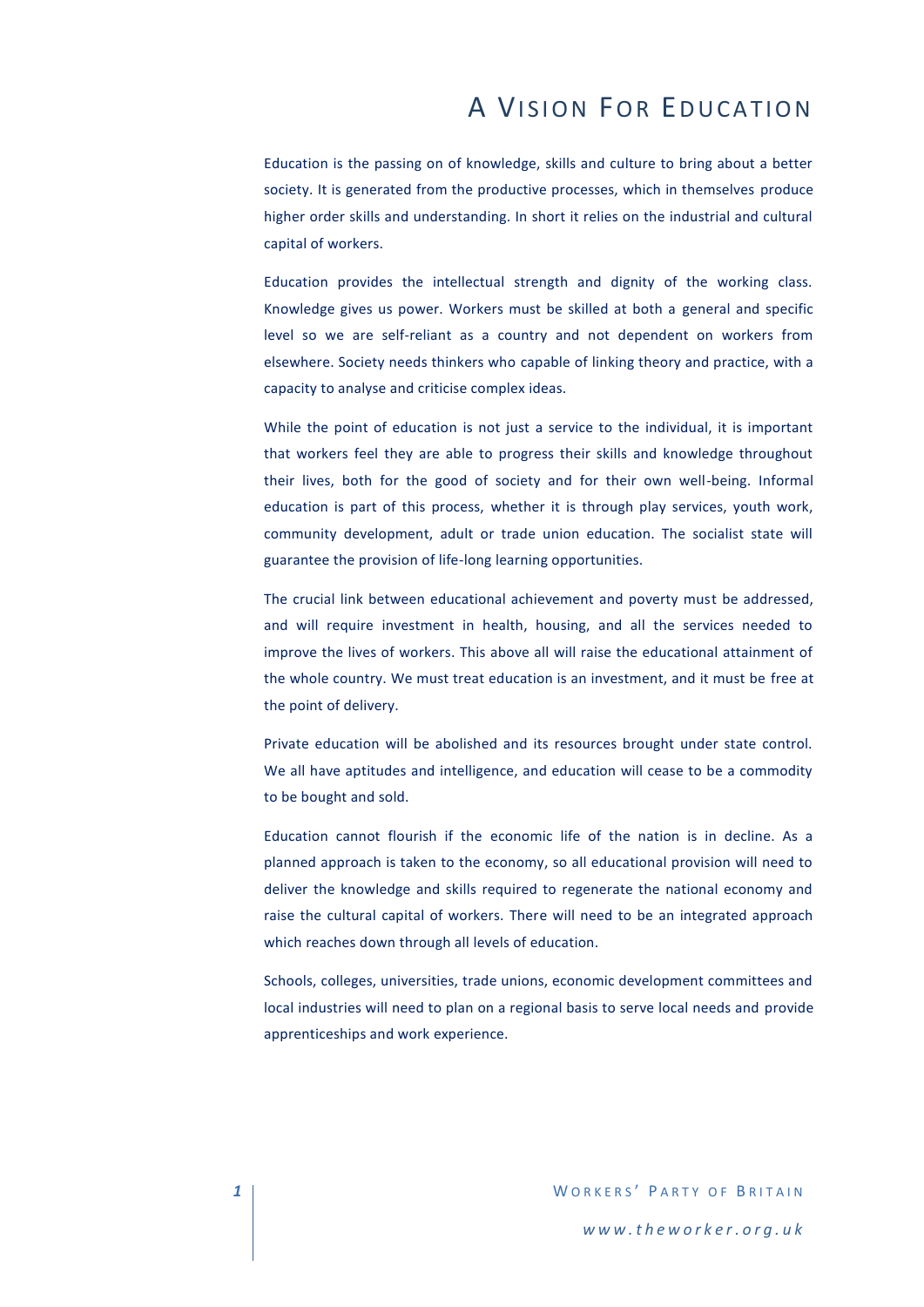## *c u r r e n t a t t a c k s o n e d u c a t i o n*

The education system from the nursery to tertiary and community sectors have never been free from the influence of government. Its organisation, structure, curriculum and staffing have been at their mercy since the first state provision in the  $19<sup>th</sup>$  century when educating the working class was seen as a dangerous thing to do.

In recent years all sectors have been subject to attempts to break up and privatise the service. The wages and conditions of staff are under constant attack, as government attempts to weaken the education unions and control the professional input of teaching staff. The curriculum is chopped and changed according to political whim, and imposed through a target setting culture which fulfils neither the needs of students or the country at large.

Teachers in all sectors need to reassert their professional control over their work. The research is already there to provide best practice; the unions have already produced excellent briefing papers on how their sectors should be run. All that is required is the confidence to insist on an education agenda for the working class.

#### *s c h o o l s*

All schools will be comprehensive and secular. Academies, Free Schools, Foundation schools, trusts, specialist and faith schools will revert to comprehensive schools within the state system. There will be no involvement of religions, sponsors or private businesses in schools and they will be encouraged to co-operate and not to compete.

The aim will be for all schools to be good schools, which may mean special funding mechanisms and support systems for schools currently in areas of social deprivation. The question of choice will not be necessary, as the aim will be for all schools to become good ones. Local Education Authorities will be strengthened to provide a key role in planning provision and providing centralised services. They will identify what needs to be done to raise achievement, in conjunction with other services which work to alleviate deprivation. Schools outside Local Authority control and in the hands of PFI companies will be returned.

There will be an integrated, well-resourced nursery education sector available to all children and staffed by fully qualified professionals. School students will follow a balanced National Curriculum up to the age of 16. The curriculum will be formulated by educational professionals, including teachers, lecturers in education and researchers, who will base it firmly on best practice. Children with special needs will be provided for by a mixture of properly funded support in mainstream schooling, or in specialist schools or units attached to schools.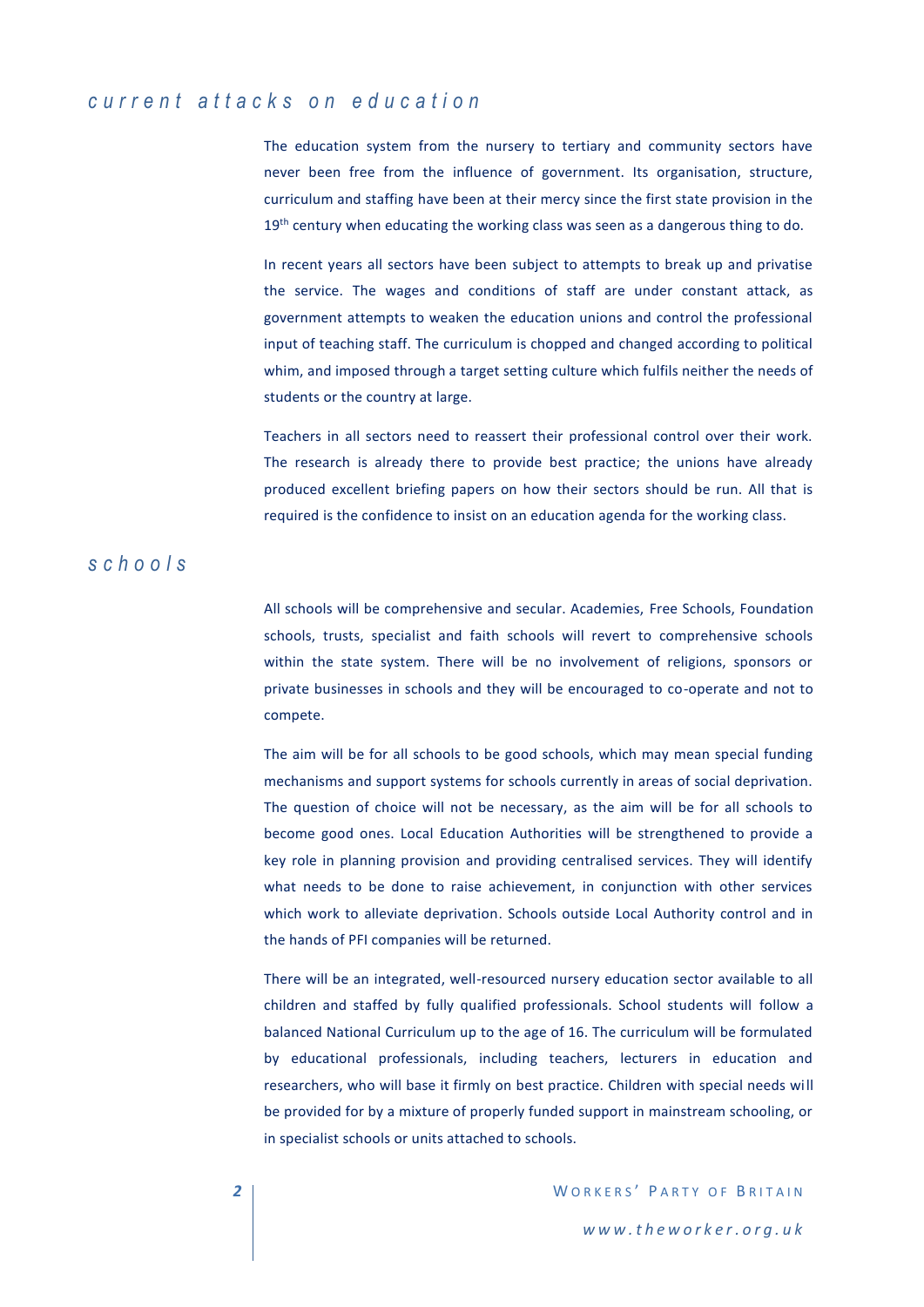Teachers will be the key professionals in education and valued for their role. Their experience will be crucial in directing the future of education in the country. As professionals, teachers will determine the best ways of delivering, monitoring and assessing the quality of education. The current regime of constant testing will be replaced with internal assessment of students' progress according to best practice.

LEAs will provide supportive monitoring procedures to ensure consistency. Inspections will no longer be punitive but will identify strengths and weaknesses and provide strategies and support for improvement. Teachers will take more control of the knowledge base to be delivered. They will also work closely with training institutions to ensure consistency and continuity of delivery.

Schools should be fully embedded in their communities, providing facilities for community use and encouraging wider participation in educational and cultural activities in a locality. Parents should be aware that they have both rights and responsibilities in their relationship with their children's schools.

#### *f u r t h e r e d u c a t i o n*

The Further Education sector has never been developed in a coherent and structured way by any government and the latest Apprenticeships, Skills, Children and Learning Bill does nothing to improve the situation. FE has been chronically underfunded for years.

In recent years the sector has been under attack on various fronts. It is in danger of being broken up. Adult education, for example, has been decimated. The privatisation and marketisation of FE is continuing to develop faster than ever: the level of private investment in tertiary education is far greater in the UK than the EU and OECD. Employers are increasingly expected to fund training.

Staff in the sector do not have parity of pay and conditions with the rest of the education sector. Their jobs are increasingly casualised and both staff and students suffer as classes sizes grow. There is a huge emphasis on skills, targets and accreditation with a subsequent narrowing of the curriculum and a collapse in all adult education provision which does not lead to 'proper' qualifications.

FE is enormously important both to individuals and to the country as a whole, with a high proportion of university students coming from colleges. Employers recruit students who have been trained in vocational skills. Adults can boost their qualifications, retrain or enjoy learning in their retirement.

To develop the FE sector it must first be brought under democratic control. FE colleges should come back under Local Authority and regional bodies to assist with planning and accountability. There should be forums which include teacher,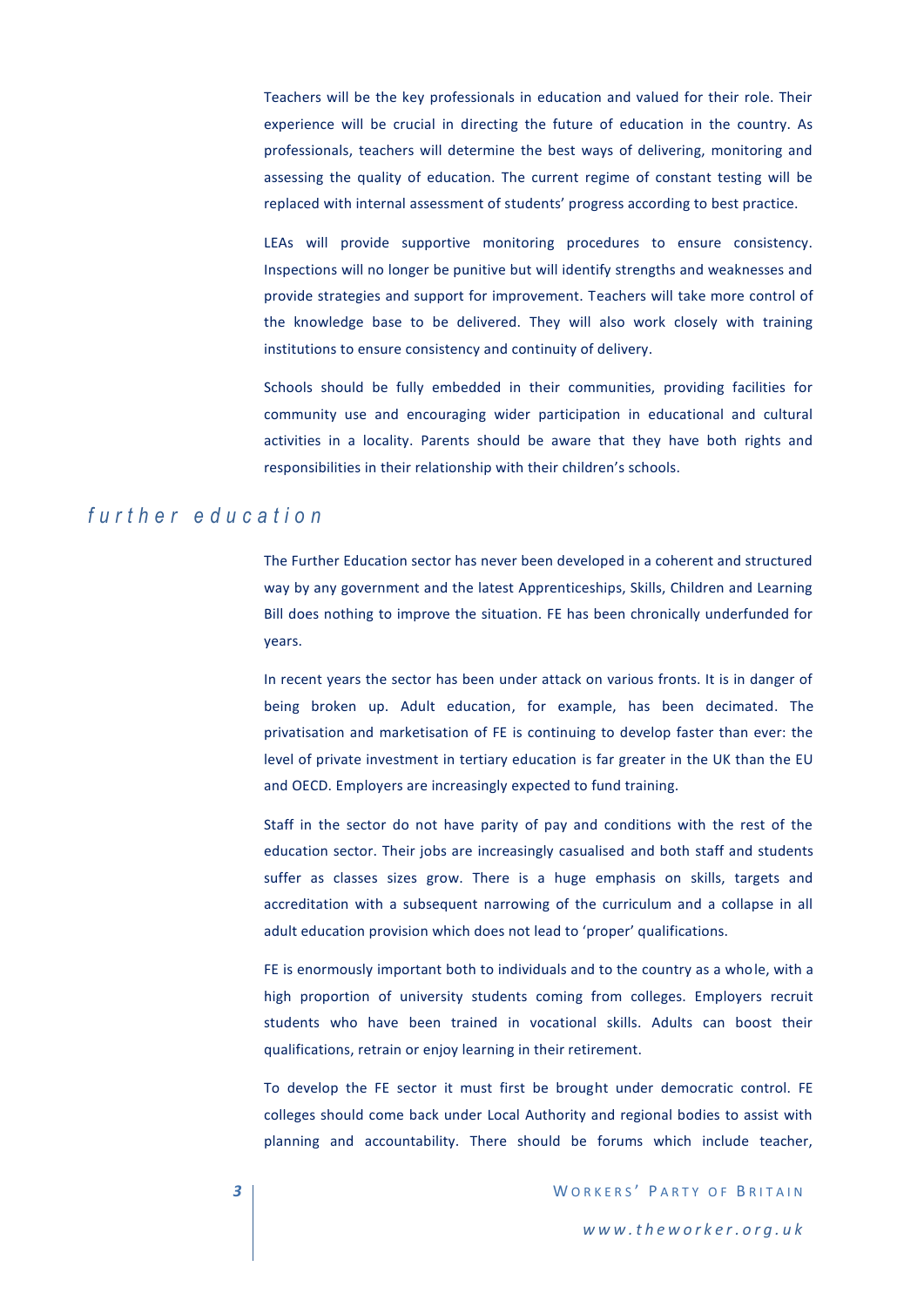students, employers, unions and community organisations to map out the direction and provision of FE in the locality. Funding for students should match that of schools.

The sector needs a stable, permanent and well rewarded staff. All staff, including for example those working with adults or in prisons, need pay parity with other sectors, a national pay structure and secure tenure. FE colleges need a highly trained workforce, and the sector should provide and encourage staff development and opportunities to become involved in research.

There should be a right to learning in the workplace with everyone entitled to access to basic skills, and level three qualifications, regardless of age. Workplace education committees, with trade union representation will protect staff. The Government must fund high quality apprenticeship schemes.

There should be lifelong learning opportunities for all, including courses for personal well being, cultural development and enjoyment.

## *h i g h e r e d u c a t i o n*

Higher education is an investment in the academic and cultural knowledge of the nation, and a source of great satisfaction and opportunity for the individual.

Higher education will cease to be the preserve of the wealthy or for those prepared to carry a vast financial burden into their working lives. Payment of university fees will be abolished and grants for living expenses restored. This will ensure all forms of higher education are available to all, based simply on a student's ability.

Cuts made in research funding and especially in science, mathematics and technology courses will need to be reversed to help rebuild manufacturing. The current Research Excellence Framework (REF) promotes research designed to meet narrow, short-term targets and creates a market in academic knowledge. Research papers designed or written for REF purposes can often be excessively narrow and almost irrelevant to developing greater knowledge in a field. Research will become a cooperative exercise with funding councils led and directed by the best academics. This approach will encourage fundamental research, that may not be fully understood or yield practical results for a very long time, alongside direct research of immediate benefit to Britain's economic and cultural development.

Students will be expected to take an active part in all aspects of university life. Their current passive role, where they are often seen as a customer to be pandered to, will cease. Students will not be able to evaluate a course with a few ticks and crosses, like an opinion poll. Instead they will be expected to be part of a planning and feedback process designed to develop and sustain high quality higher education.